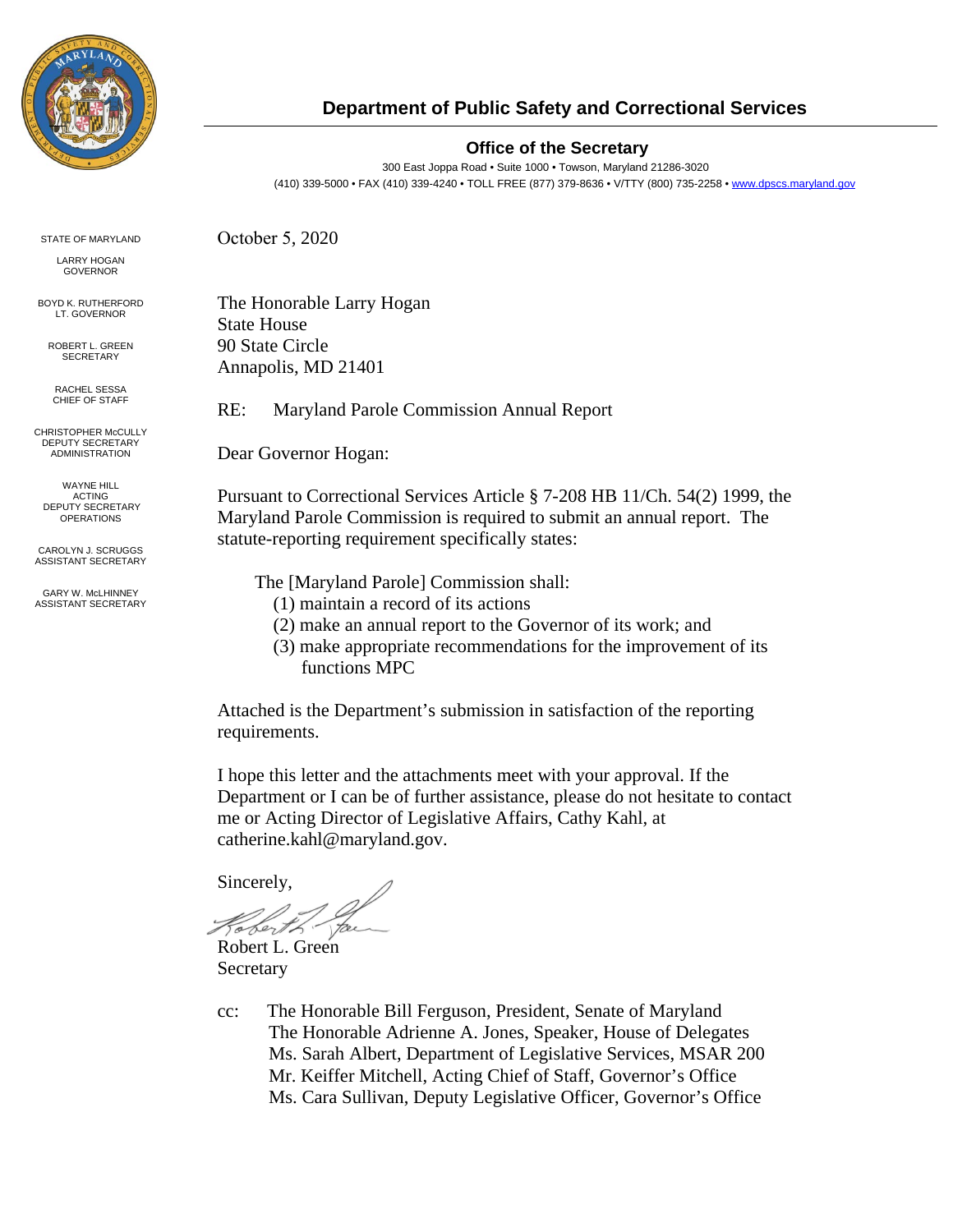# THE MARYLAND PAROLE COMMISSION



## **FISCAL YEAR 2020 ANNUAL REPORT**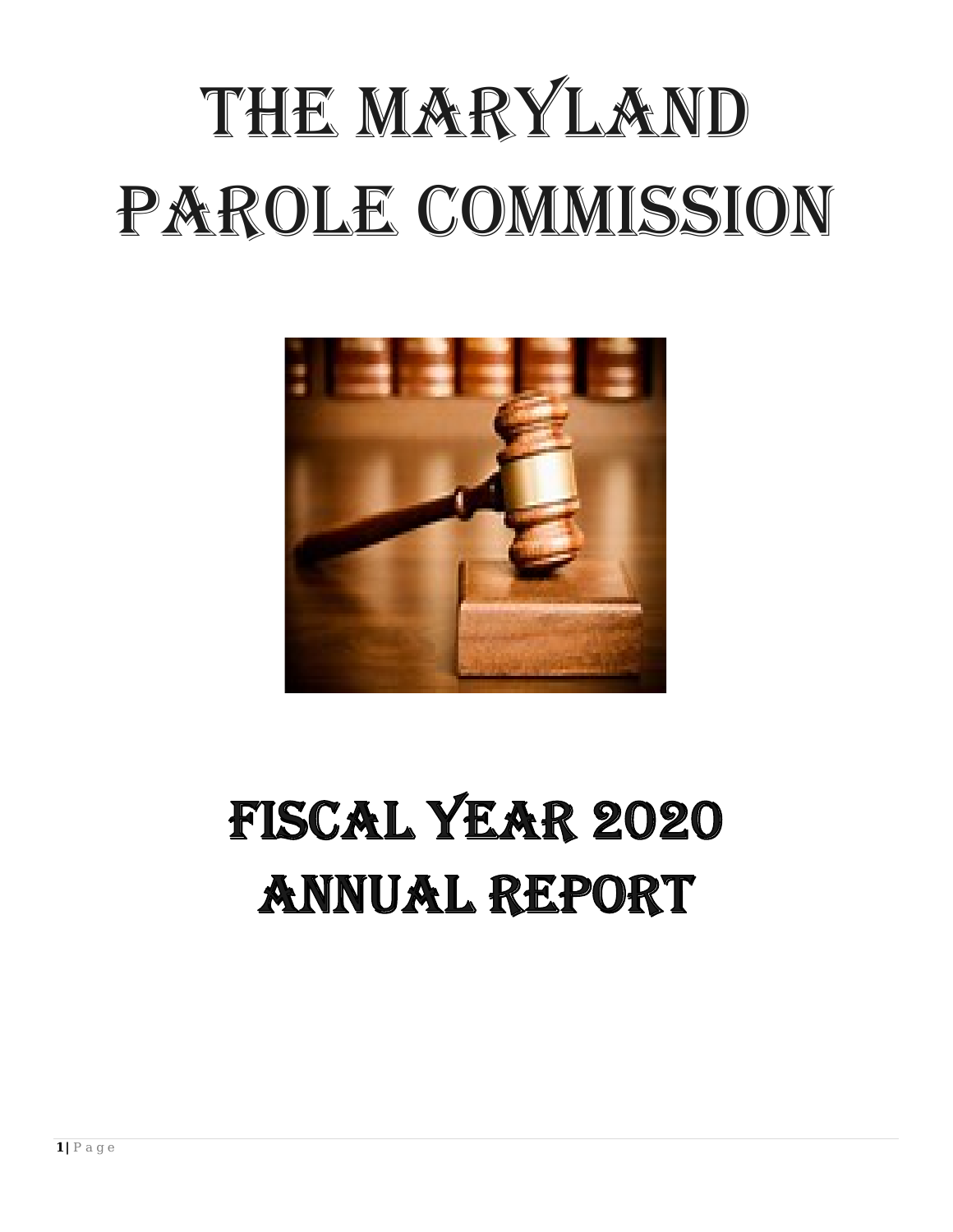## TABLE OF CONTENTS

### LETTER TO THE SECRETARY

| <b>APPENDIX</b>                               |
|-----------------------------------------------|
|                                               |
|                                               |
| PAROLE AND MANDATORY SUPERVISION FLOW CHART19 |
|                                               |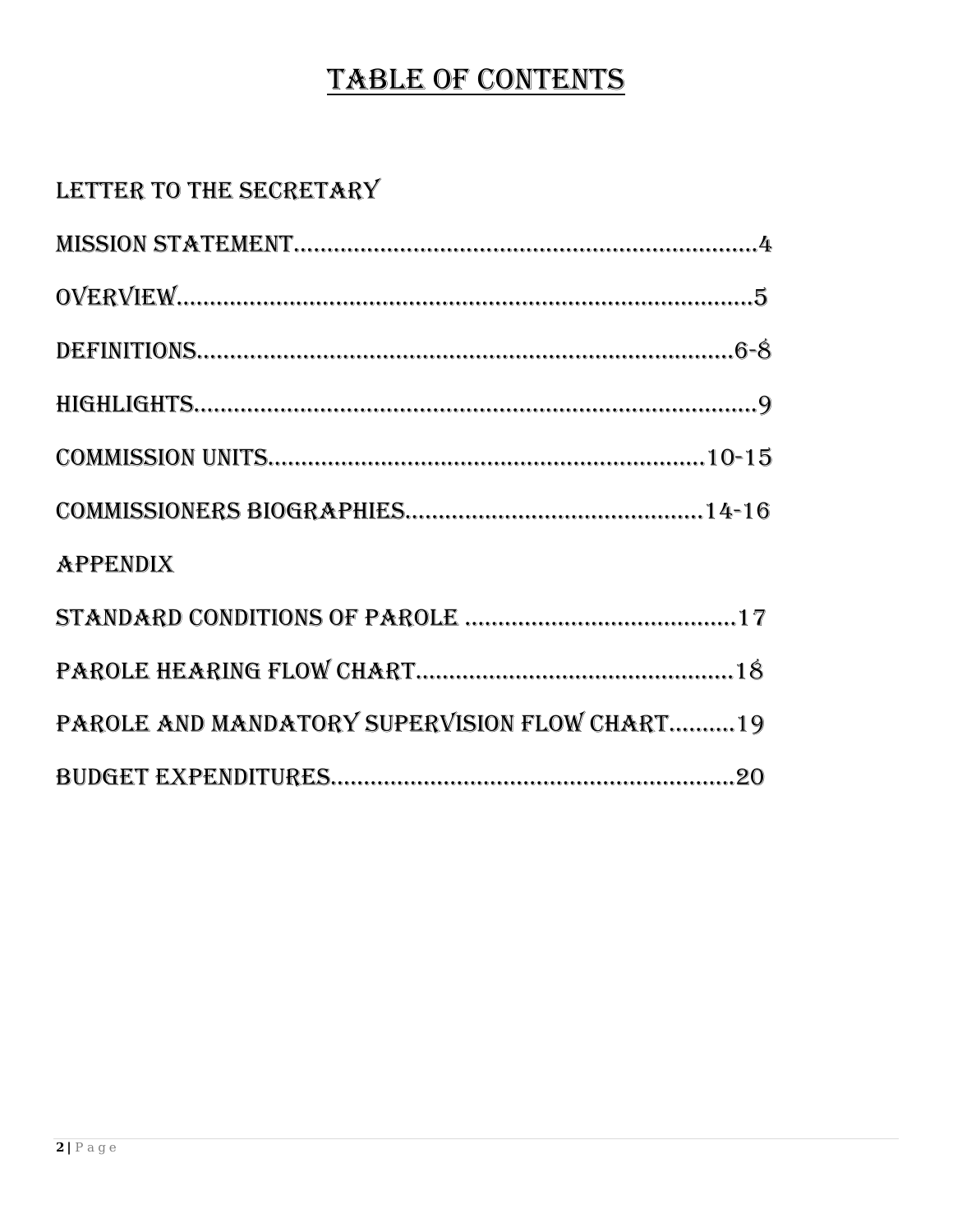

#### **Department of Public Safety and Correctional Services**

**Maryland Parole Commission** 6776 REISTERSTOWN ROAD • SUITE 307 • BALTIMORE, MARYLAND 21215-2343 (410) 585-3200 • FAX (410) 764-4355 • TOLL FREE (877) 241-5428 • [www.dpscs.maryland.gov](http://www.dpscs.maryland.gov/) STATE OF MARYLAND

September 2, 2020

LARRY HOGAN **GOVERNOR** 

BOYD K. RUTHERFORD LT. GOVERNOR

ROBERT L. GREEN **SECRETARY** 

DAVID R. BLUMBERG CHAIRMAN

The Honorable Secretary Green Maryland Department of Public Safety and Correctional Service Maryland Parole Commission 300 Joppa Road, Suite 1000 Towson, MD 21286

Dear Secretary Green,

It is with great pleasure that I present to you the Maryland Parole Commission Annual Report for Fiscal Year 2020.

The report provides an overview of the agency, highlights of some of the administrative accomplishments, outline of each functioning unit.

During this reporting period, the Commission continues to perform satisfactorily under each managing for results objective while implementing new guidelines under the Justice Reinvestment Act to include the impact that Covid - 19 has placed on the Department.

The commitment and dedication of the staff at the Commission makes it possible to operate in an efficient and effective manner to meet the organizational objectives without jeopardizing the safety of the citizens of the State of Maryland.

Sincerely,

David R. Blumberg Chairman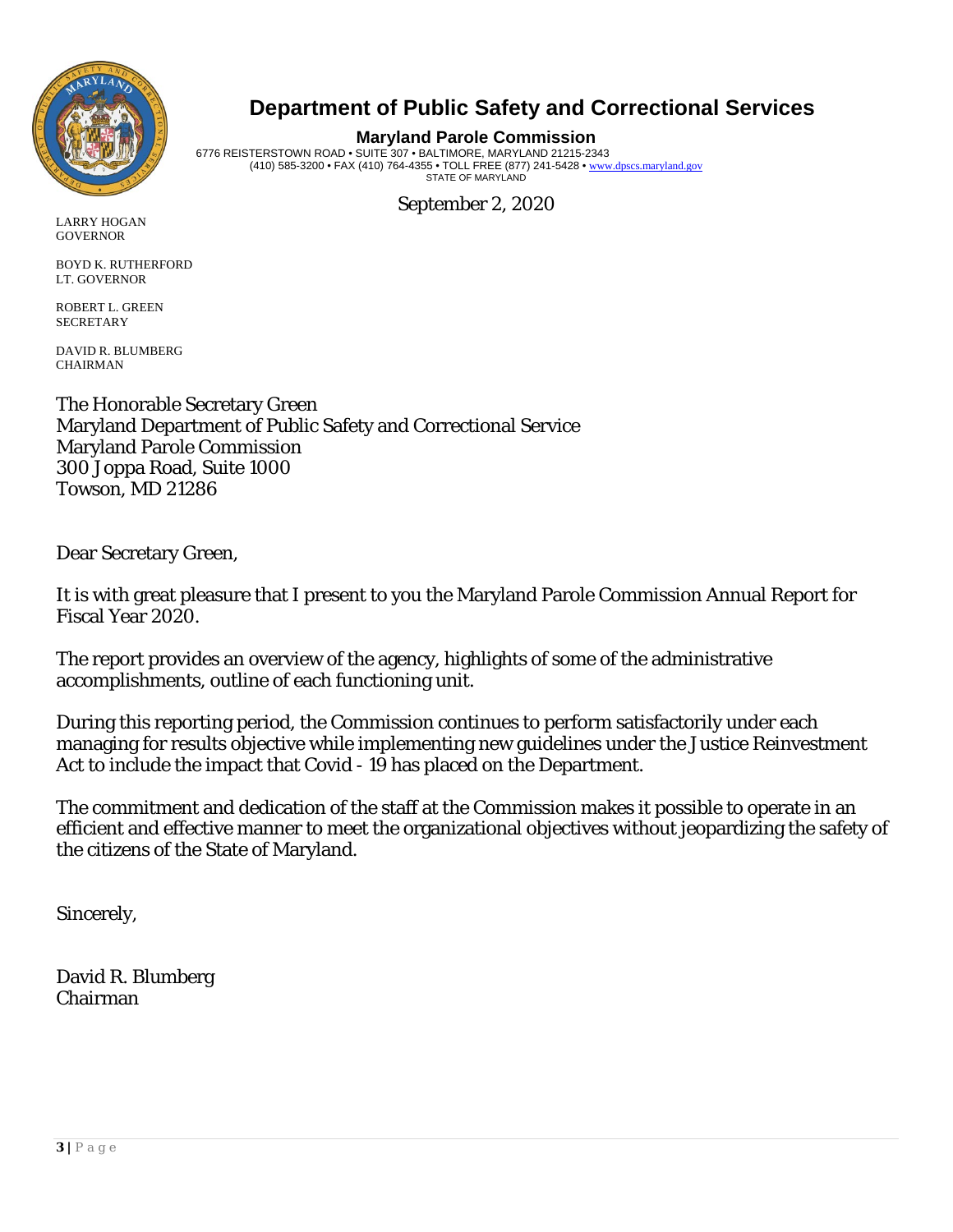## MISSION STATEMENT

The Maryland Parole Commission aims to provide offenders with timely parole and revocation hearings, strives to promote safe communities by promptly processing retake warrants, uses sounds judgment in conjunction with utilizing validated risk assessment tools during the decision making process, encourages victim input when applicable, maintains strong relationships with other criminal justice agencies, allows access to the general public and releases those offenders who have the potential to become law abiding citizens.

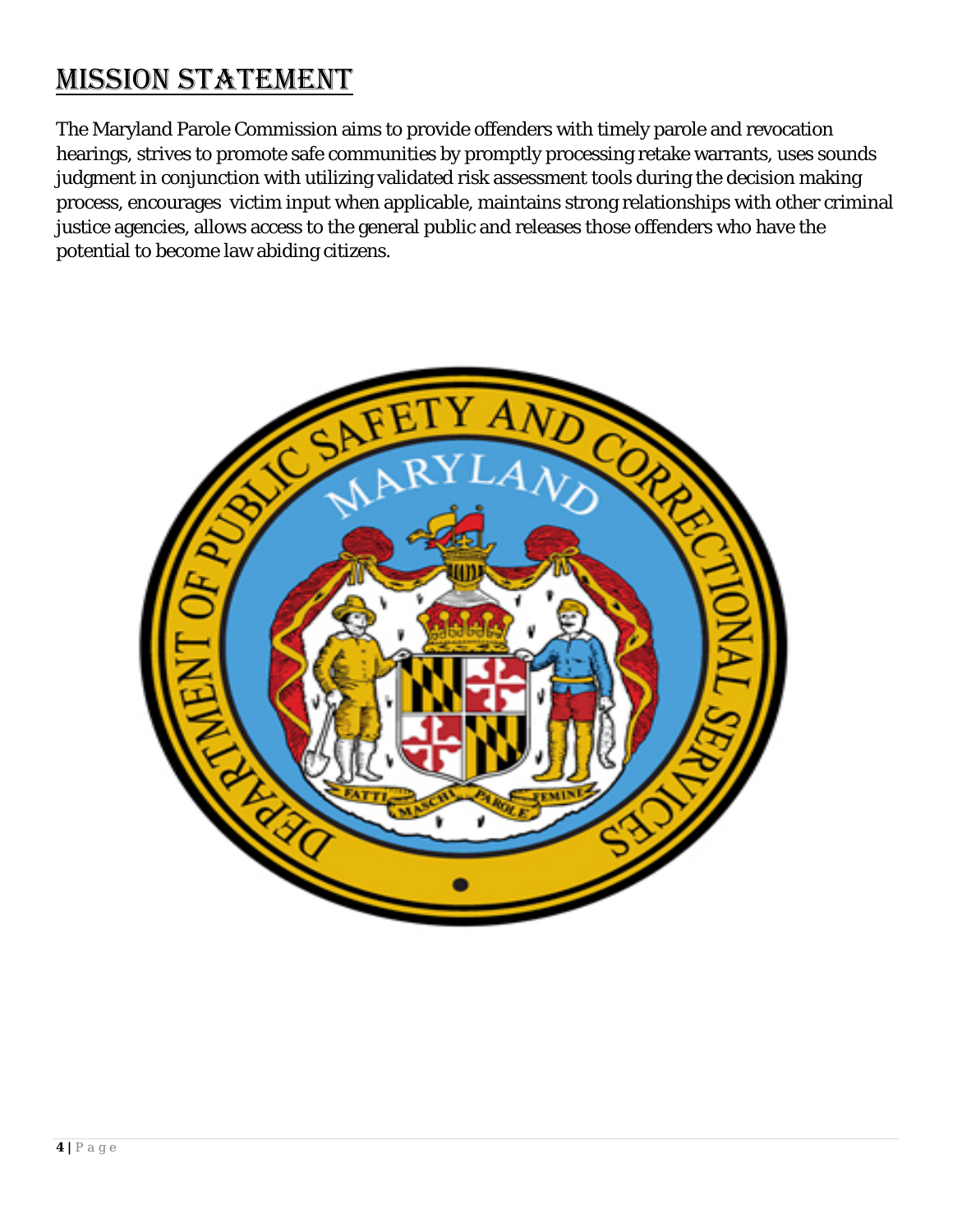## INTRODUCTION

Pursuant to Correctional Services Article § 7-208 HB 11/Ch. 54(2) 1999, the Maryland Parole Commission is required to submit an annual report. The statute-reporting requirement specifically states:

The [Maryland Parole] Commission shall:

- (1) maintain a record of its actions
- (2) make an annual report to the Governor of its work; and
- (3) make appropriate recommendations for the improvement of its functions MPC

## OVERVIEW

Under Title 7 of the Correctional Services Article of the annotated Code of Maryland, the Maryland Parole Commission hears cases for parole release and revocation across the entire state, and are authorized to parole inmates sentenced to a term of confinement of six months of more from any correctional institution in Maryland except the Patuxent Institution.

The Commissioners' are authorized to issue warrants for the return of alleged violators to custody and revoke supervision upon finding that a violation of the conditions of parole or mandatory supervision release has occurred. The Commission also makes recommendations to the Governor regarding pardons, commutations of sentences and parole of inmates sentenced to life imprisonment.

Currently, there are 10 commissioners including the Chairman, 10 hearing officers, and 48 other staff members employed at the Maryland Parole Commission.

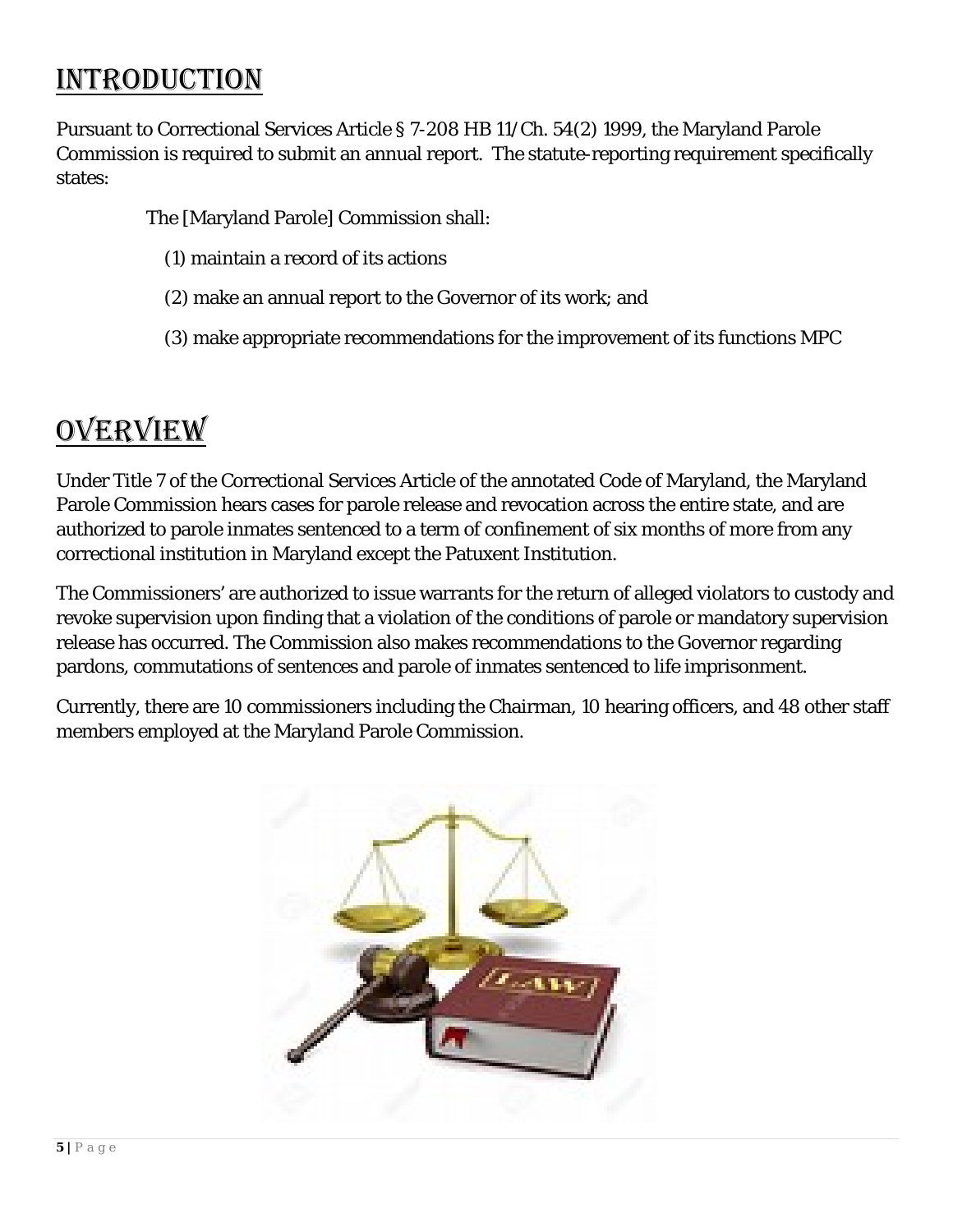## DEFINITIONS

- **Administrative Release** allows certain offenders to be released without a hearing after serving one fourth of sentence and meeting other certain eligibility requirements created by the Justice Reinvestment Act (JRA).
- **Administrative Reviews** are not face to face hearings but rather "paper" reviews of offender files at the Commission office. These reviews are conducted at five-year intervals until an offender reaches parole eligibility and ensures that all the essential documents and intuitional adjustment summaries necessary for a parole hearing are obtained and placed in a case file.
- **Commission Cases** are heard by a panel of two Commissioners and include cases with a loss of life, life sentences, or life sentences with all but a fixed number of years suspended, and open parole hearings.
- **Geriatric Parole** allows offenders that have reached the age of sixty to petition the parole commission for relief under certain criteria established by the Maryland Parole Commission.
- **Gubernatorial Commutation** orders that the grantee shall suffer a lesser penalty for the offense than imposed by the court. The commutation of an offenders' sentence is normally considered by the Parole Commission only upon demonstration of extraordinary circumstances.
- $\triangleright$  **Gubernatorial Pardon** absolves the grantee of guilt for his criminal act(s), and exempts the grantee from the resulting penalties. Criteria for the pardon consideration are set by the Governor and normally require the passage of a substantial period following the end of the incarceration or any form of supervision before a pardon will be entertained.
- **Hearing Officer Cases** are non-Commissioner cases heard by the Hearing Officers who make recommendations reviewed by Commissioners. If the reviewing Commissioner agrees with the Hearing Officers recommendation, that recommendation becomes the Commissioners decision. An offender may appeal this decision to a panel of two Commissioners. In instances where the reviewing Commissioner does not adopt the Hearing Officers recommendation, an in house appeal results and a panel of two Commissioners make a final decision that is not appealable by the offender.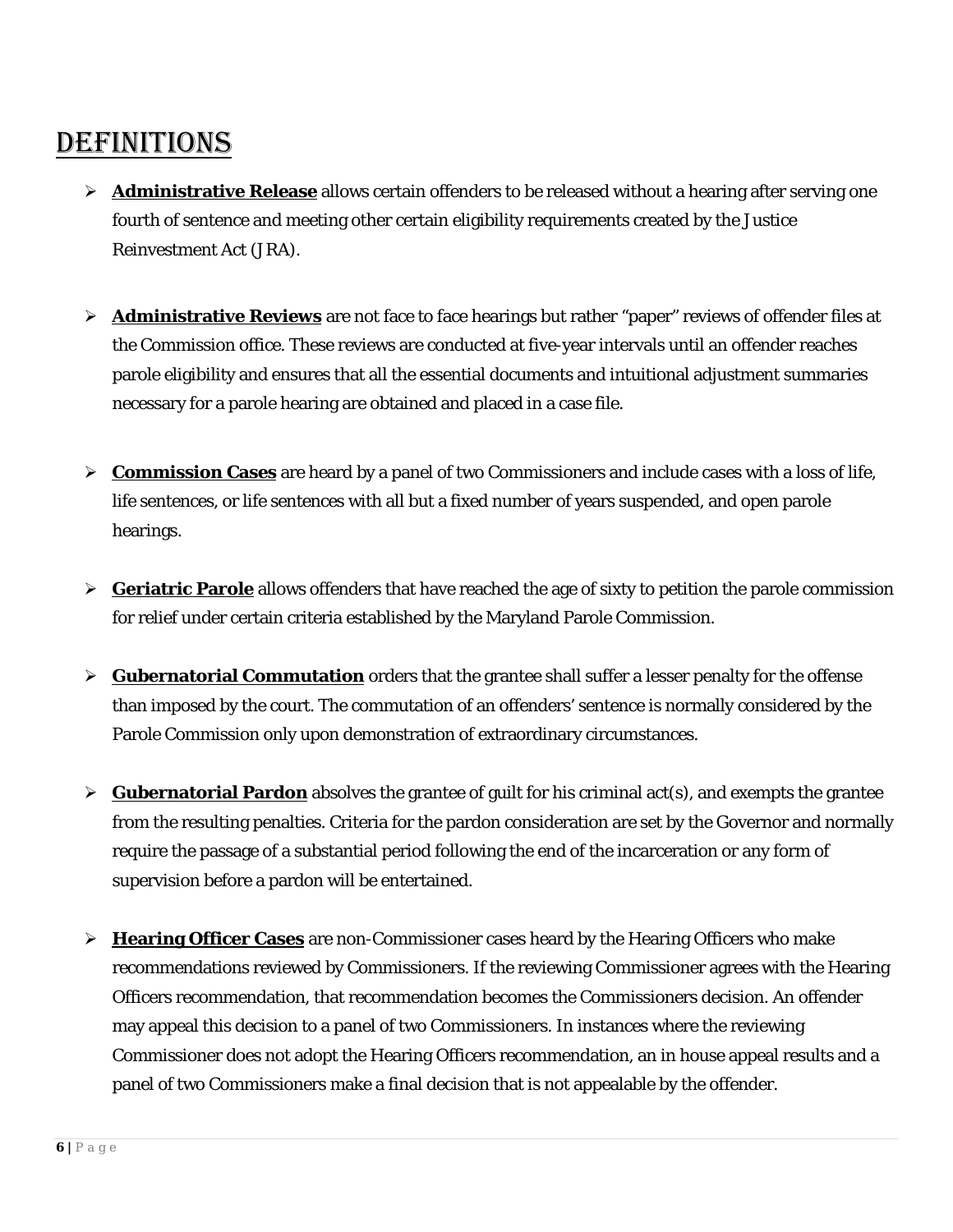- **Interested Party** is an individual who is not a "victim" but rather an individual who has a "special interest" in the status of the offender as determined by the Commissioners Victim Services Coordinator.
- > Justice Reinvestment Act (JRA) Bill passed by the Maryland General Assembly that became law on October 1, 2017. The JRA seeks to reduce Maryland's prison population and use the savings to provide more effective treatment before, during, and after incarceration. The intention is to reduce the likelihood of reoffending, as well as to benefit victims and families. The specific parts of the JRA that pertain to the Maryland Parole Commission provide for administrative release, and caps for technical violations of parole or mandatory release.
- $\triangleright$  **Liaison Agent/ Waiver (LAW)** hearings are revocation hearings conducted by the Commissioners on offenders who have "technical" violations and admit fault/guilt to the stated violations. These offenders waive the presence of an attorney or their agent of record. For these hearings, the Division of Parole and Probation LAW unit provides an agent to act as a liaison agent who testifies during the entire docket as to the facts of each case using information provided by the agent of record.
- **Medical Parole** allows consideration for an inmate who is chronically debilitated, or incapacitated by a medical or mental health condition, disease or syndrome as to be physically incapable of presenting a danger to society to be released on medical parole at any time during the term of that inmate's sentence without regard to parole eligibility.
- **Mandatory Supervision Release** is the release of an offender from the Division of Correction due to diminution credits earned and awarded. The offenders are supervised by parole agents and are subject to the jurisdiction of the Commission after release until the maximum expiration of their sentence. Any alleged violation of mandatory release supervision conditions may result in a revocation hearing.
- **Open Parole Hearings** are essentially the same as regular parole grant hearings except it has been opened to the public at the request of the victim or victims representative who is permitted to speak at this hearing. Individuals must make a request in writing to attend these proceedings and the Commission determines who may or may not attend. Open hearings are conducted by two Commissioners.
- **Parole** is the discretionary and conditional release of an offender into the community by the Commission to continue serving the term of confinement under the supervision of an agent of the DPSCS Community Supervision Unit until the expiration of the full, undiminished term. If any conditions of parole are violated, the offender is subject to revocation and re-incarceration.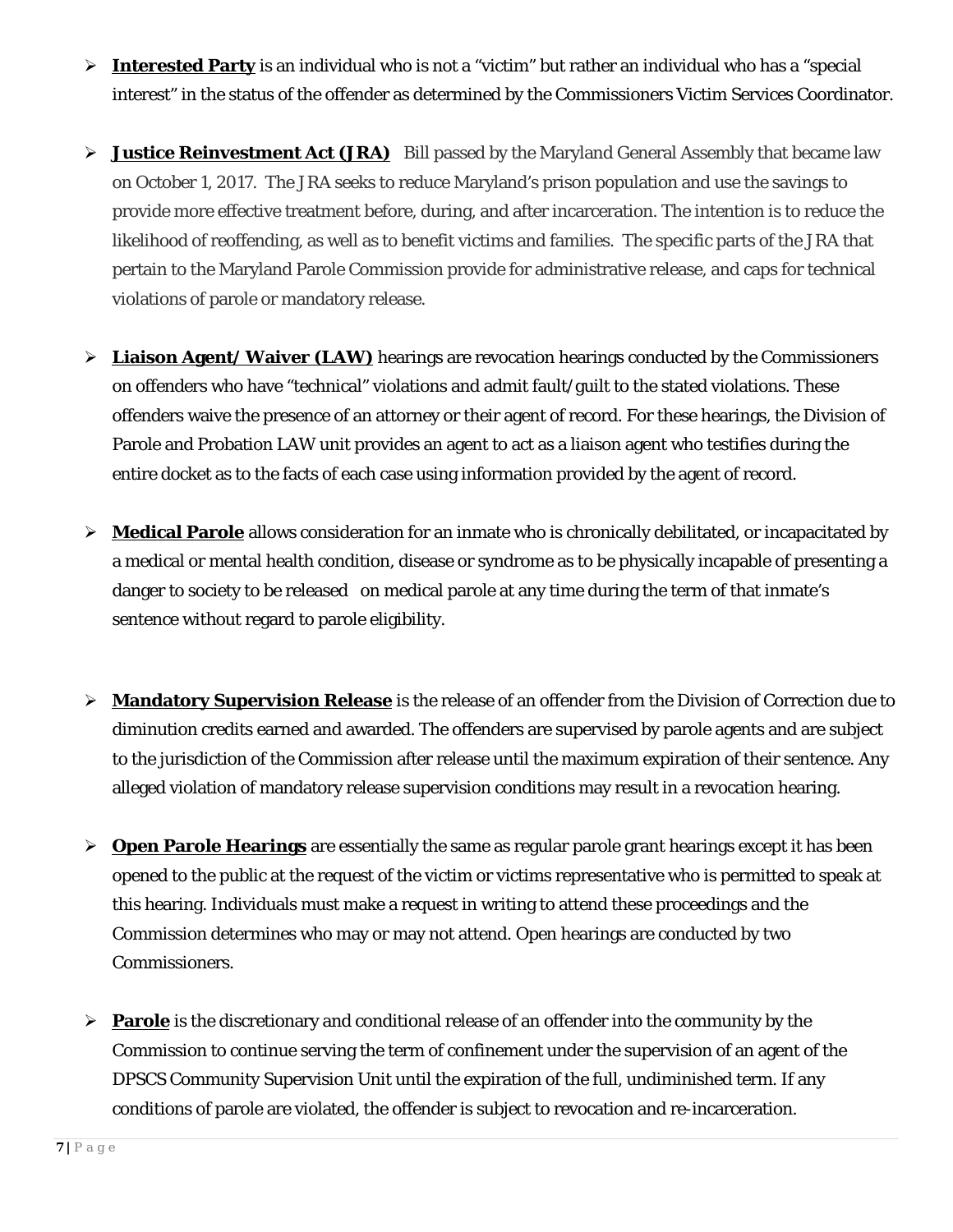- **Parole in Absentia** a parole hearing that occurs when an offender is housed in a jurisdiction outside the State of Maryland.
- **Parole Eligibility** is determined by sentence length and the specific crime (s) for which the offender is incarcerated.
- **Parole Grant Hearing** is an interview with the offender conducted by a Commission panel or Hearing Officer to elicit information from and about the offender. This interview along with information contained in the parole file form the basis of the Commissions' decisions.
- **Preliminary Revocation Hearing** is held before a Hearing Officer who determines if probable cause exists with respect to the stated violations. If probably cause is found, the offender is scheduled for a revocation hearing before a Commissioner. Alleged violators may elect to have or waive preliminary revocation hearings.
- **Public Safety Program** is an agreement between the offender and the Commission in which the offender is granted discretionary parole with the stipulation that he/she will received services through the compact provided to those returning to Baltimore City.
- **Revocation Hearings** are conducted by Commissioners on those offenders who allegedly have violated the conditions of parole or mandatory supervision and are returned to the customer of the Division of Correction or a Local Detention Facility. The supervising agent, who initiated the retake warrant process testifies at this hearing and is subject to cross-examination. The Public Defenders Officers or a private attorney represents offenders.
- **Victim** is a person (or a designated family member of a deceased person) who has suffered actual or threatened physical, emotional, or financial harm as a direct result of a crime.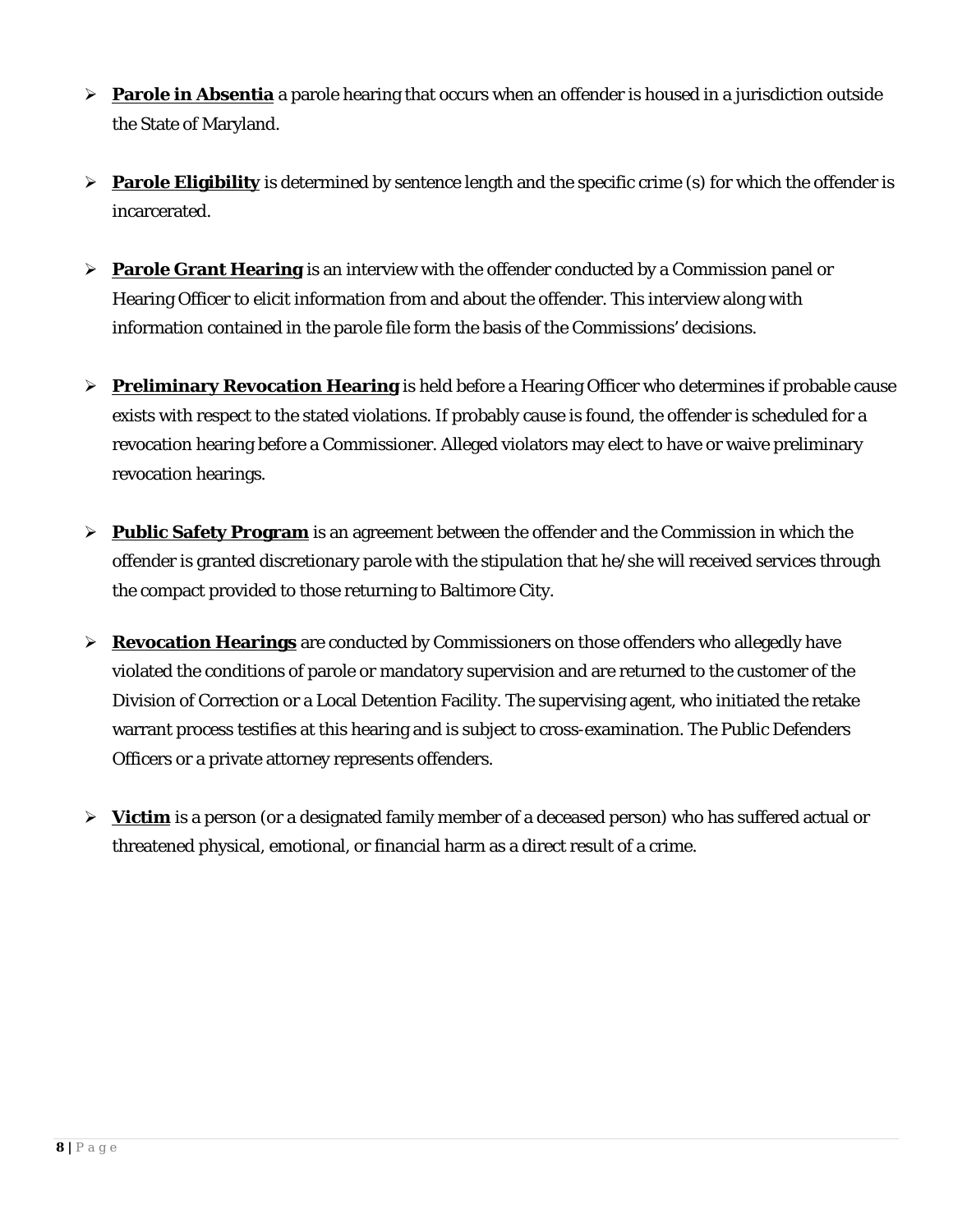## Fiscal Year 2020, HIGHLIGHTS

- $\triangleright$  July 2019 ~ Chairman Blumberg began his second term as President of APAI
- $\triangleright$  September 2019 ~ Chairman Blumberg lectured at the Maryland Naval Academy on the parole decision making process
- October 2019 ~ Chairman Blumberg lectured at Essex Community College on Criminal Justice Reforms
- $\triangleright$  December 2019 ~ Chairman Blumberg was the invited guest and speaker for the Marian House Christmas Party
- $\triangleright$  December 2019 ~ Mary Joel Davis and Elizabeth Finney from Second Chance for Women presented to the Commissioners
- $\triangleright$  December 2019 ~ Lisa Vronch, appointed; term expires December 2024
- $\geq$  January 2020 ~ Robyn Lyles appointed; term expires December 2025
- $\triangleright$  February 2020 ~ Lashonda Campbell, Maryland Interstate Compact Administrator presented to the Commissioners
- $\triangleright$  March 2020 ~ The Governor of the State of Maryland enacted mandatory telework for all non-essential State employees; the Commission streamlined and modified its processes in order to continue conducting all scheduled parole hearings by videoconferencing or telephone
- $\triangleright$  April 2020 ~ The Governor of the State of Maryland issued an Executive Order that required the Commission to accelerate consideration of parole for otherwise eligible inmates who were sixty (60) years old and met other criteria that would deem the inmate to no longer be a threat to public safety; the Commission reviewed all eligible cases and paroled the qualified offenders
- $\triangleright$  June 2020 ~ Christine Burke resigned from the Commission; Commissioner Lyles appointed as Interim Chief Administrator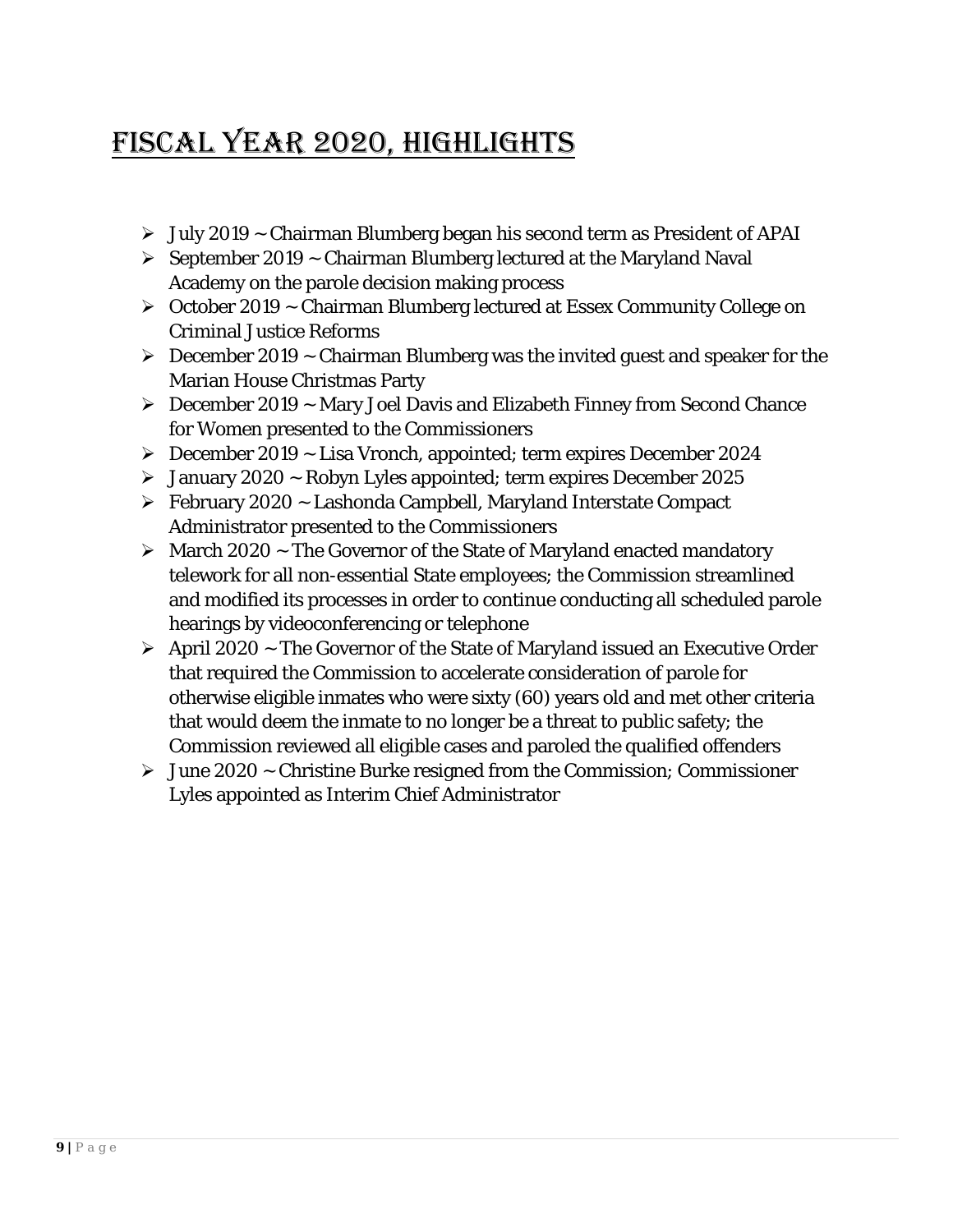## Commission Units

#### ADMINISTRATION

Oversees daily operations of the Commission and ensures compliance with statutory requirements. Responds to Public Information Act requests, processes candidates for Public Safety Compact program, fee waiver and travel requests.

#### Institutional Parole Associates

Institutional Parole Associates (IPA) are assigned in each region to relay information between the Commission and the Division of Correction. They serve parole decisions to inmates and coordinate releases statewide. They are also responsible for ensuring attendees of Open Parole Hearings are informed of the process and provided an opportunity to ask questions.

#### Pardon and Executive Clemency UNIT

This unit is responsible for reviewing and processing all pardon and executive clemency applications; reviewing and distributing all medical and geriatric parole requests; and handles all correspondence between the Parole Commission and the Governor's Office.

#### Parole Services UNIT

The Parole Services Unit handles all scheduling and docketing of parole hearings for the Division of Correction DOC and Local Detention facilities to include parole in absentia cases where Maryland offenders are serving sentences in other states. They also open cases and preliminarily calculate parole eligibility.

#### POST- RELEASE UNITS

The Warrant Unit is responsible for preparing and processing retake warrants, notifying outside jurisdictions of pending parole violations, and updating the appropriate databases for each case.

The NCIC Unit ensures warrants are tracked appropriately in the national database and responds to inquiries from law enforcement and other jurisdictions.

The Revocation Unit is responsible for scheduling preliminary hearings, issuing subpoenas, and scheduling both revocation and LAWS hearings for offenders charged with violating the terms of supervision. This unit coordinates with private attorneys and public defenders to provide representation to these individuals.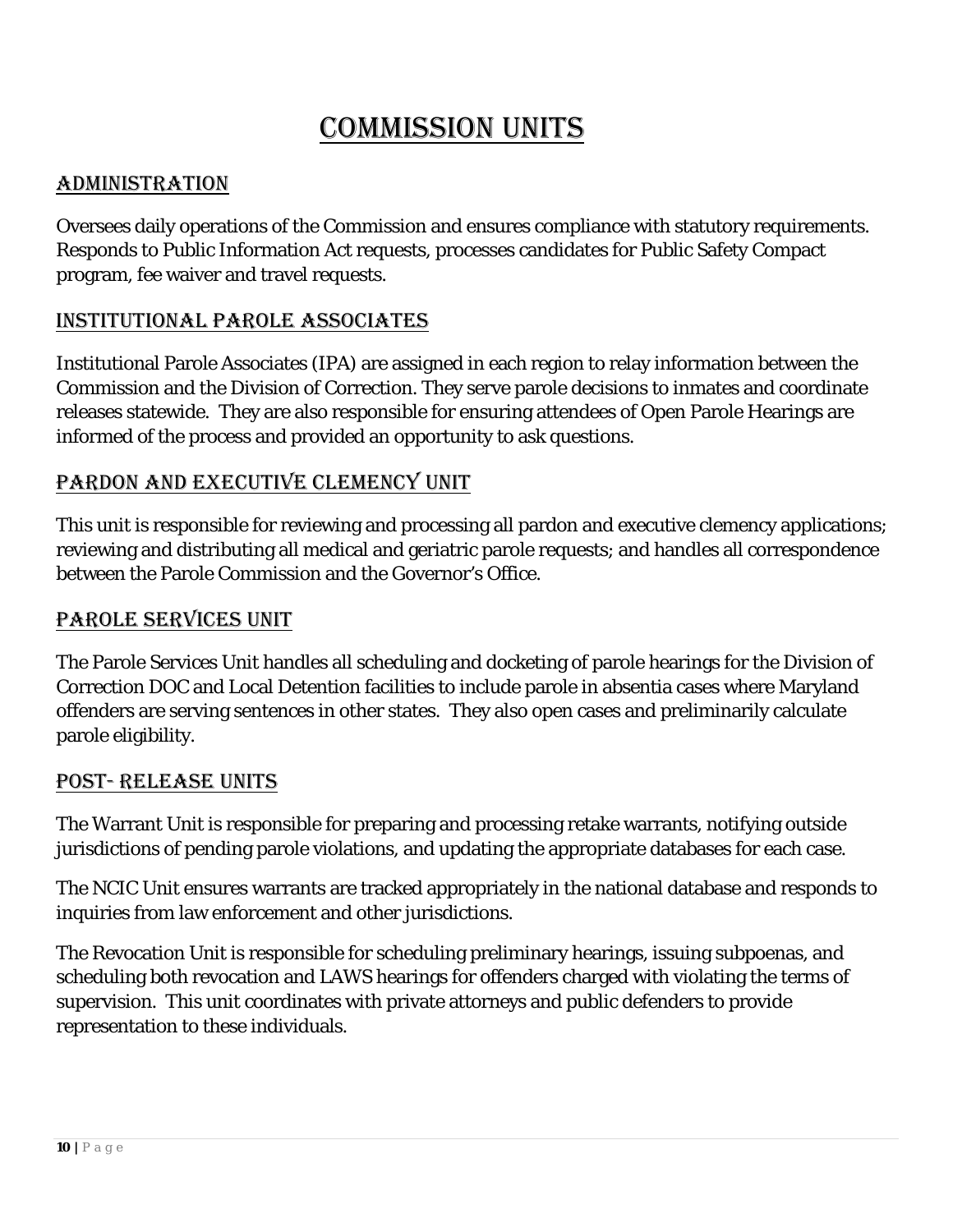#### RECORDS UNIT

The Records Unit maintains files on all offenders until five years past the maximum expiration of sentence. This includes currently incarcerated inmates as well as those under supervision by the Department of Parole and Probation. This Unit is also responsible for retrieving and processing supervision reports and warrant requests from the Division of Parole and Probation.

#### RELEASE UNIT

The Release Unit is responsible for preparing parole release orders and coordinating releases for offenders granted parole from the Division of Correction and Local Detention facilities statewide.

#### SUPPORT SERVICES UNIT

The Support Services Unit handles time keeping and personnel matters, travel arrangements, fleet usage and maintenance, supplies and property inventory, secure access for employees, and training.

#### SECRETARIAL UNIT

The Secretarial Unit provides support to Commissioners and Hearing Officers during video dockets, processes decisions, handles inmate appeals, and updates information in the DPSCS database. They also provide general secretarial support to the agency.

#### Victim Services UNIT

The Victim Services Unit ensures timely notification to victims and/or their representatives of hearings, decisions, and release dates. They also advise victims of their right to "open" a parole hearing and are responsible for scheduling and coordinating these hearings. In addition, the Unit advises victims or their representatives of their rights and provides referrals for services when appropriate.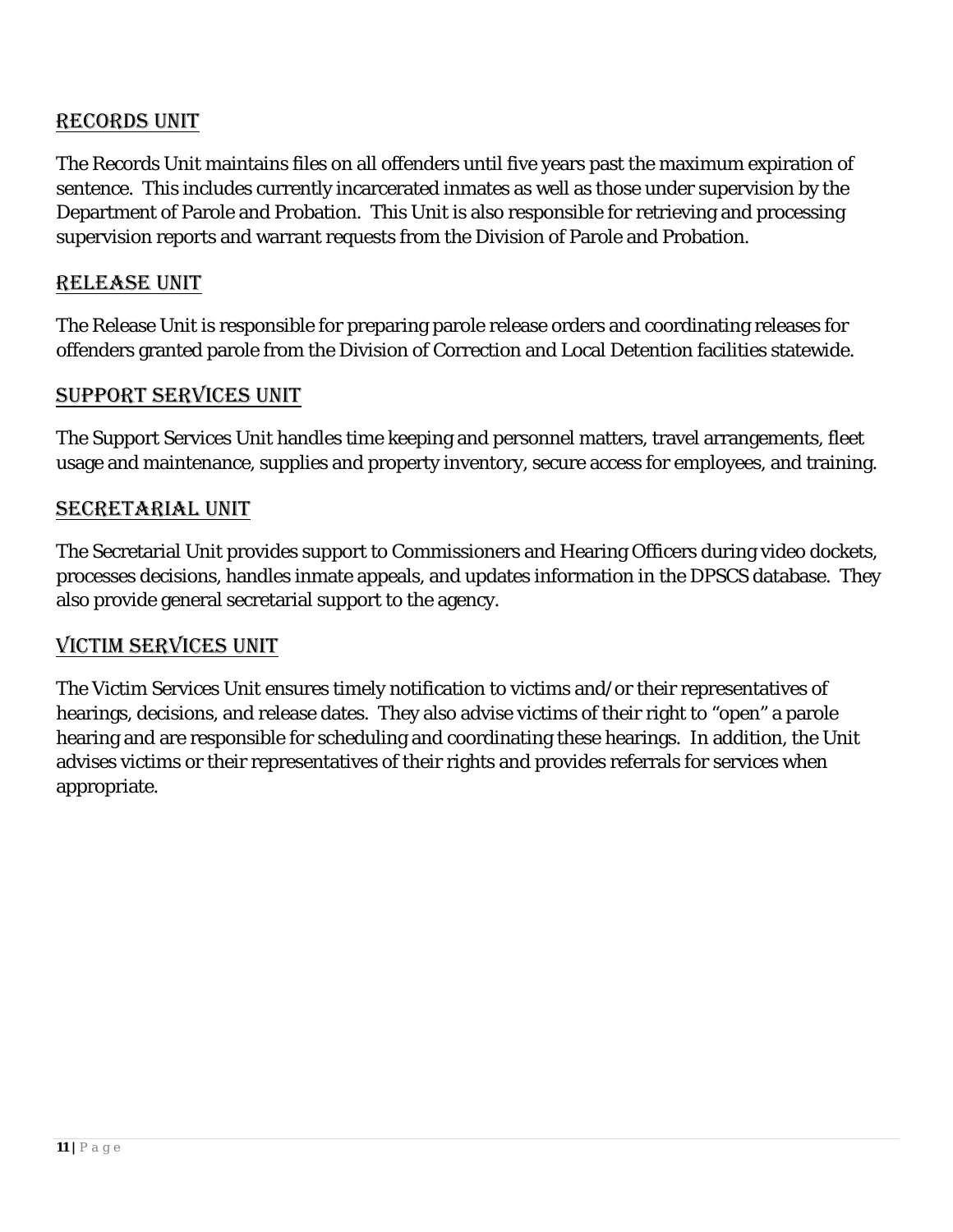## STATISTICIAL INFORMATION OF WORK PRODUCTION Fiscal year 2020



 **5,698** Parole Hearings conducted In DPSCS & Local Detention Centers



**1,567** Warrants issued **167** Subpoenas issued

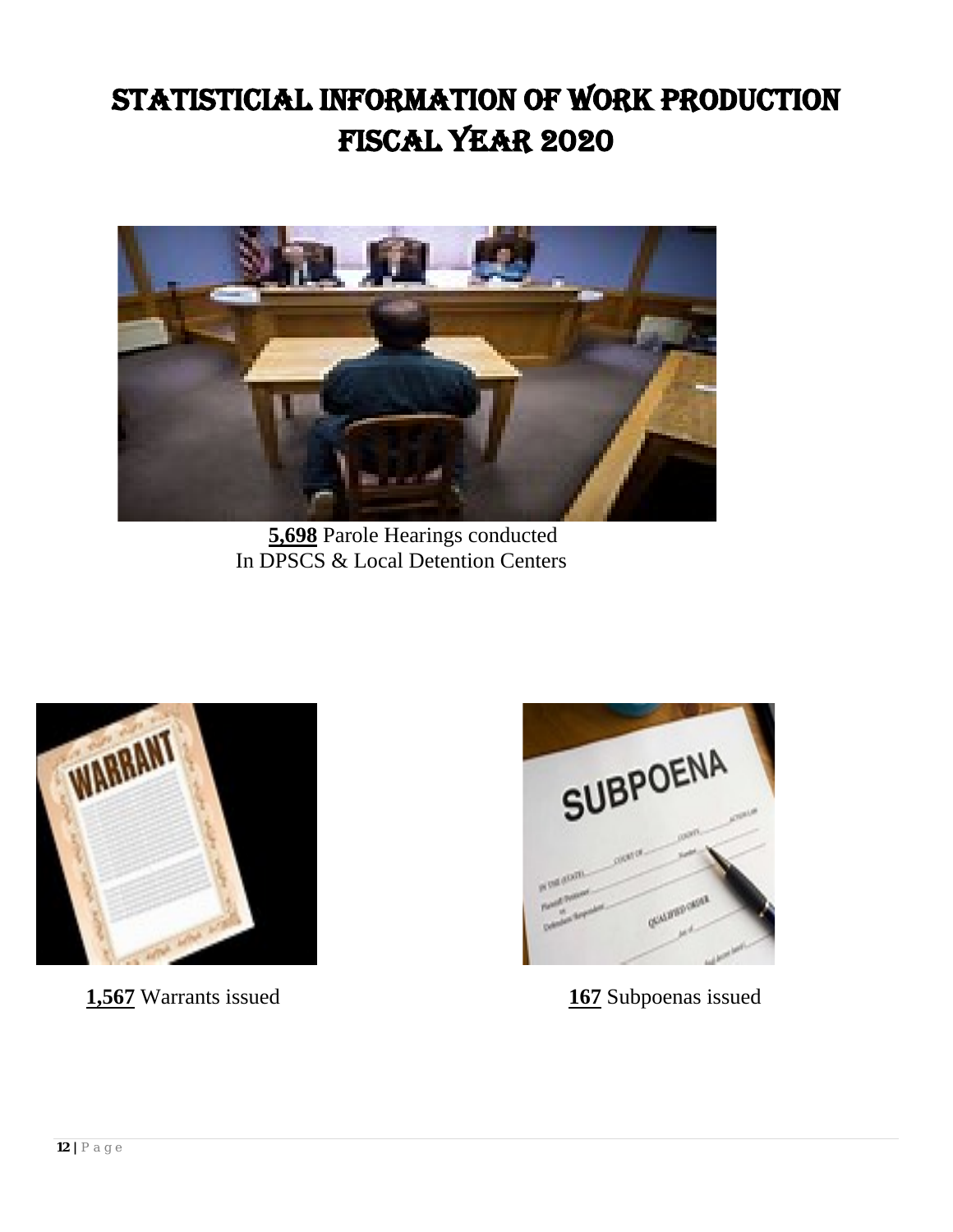

**1,269** Offenders Released on Parole From DPSCS and Local Detention Centers



**5,558** Letters sent to victims and or representatives and **72** Open Parole Hearings Held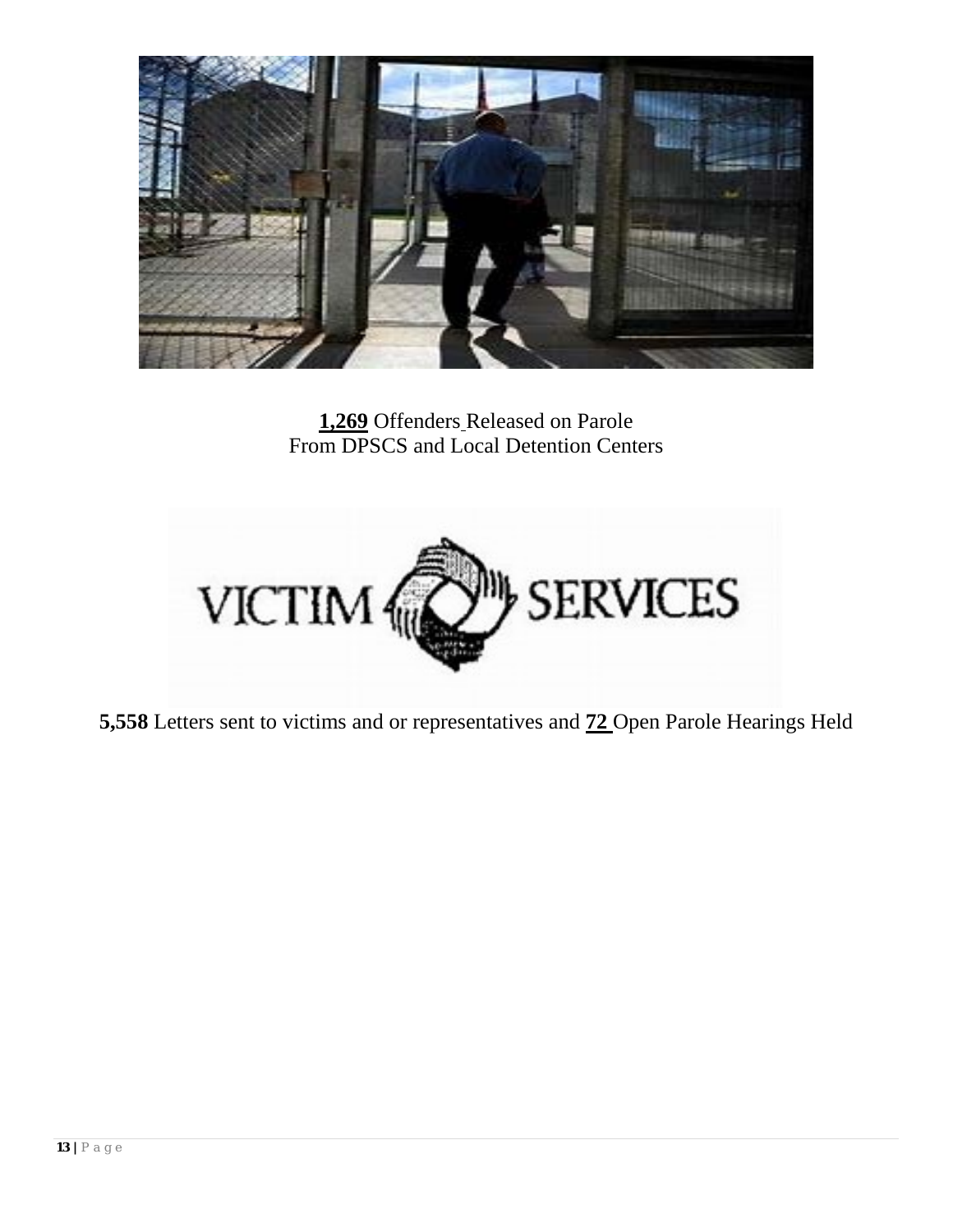## COMMISSIONER BIOGRAPHIES

**David R Blumberg- Chairman**- appointed as a Commissioner October 2003; appointed Chairman July 1, 2004; continuing for three consecutive terms, term to December 2021. Chairman Blumberg received a Bachelor's of Arts degree in political Science from Loyola College and a Master's of Science degree in Library Science from the University of Maryland. For twenty years, he was the director of the Baltimore City Detention Center Enoch Pratt Library. Chairman Blumberg is a member of the Board for John Hopkins Club, Chairman of Santa Claus Anonymous, President of the Village at Home, an aging in place non-profit for North Baltimore City, as well as the Secretary of the Hampden Midtown Kiwanis. In May 2015, Chairman Blumberg was recognized by the Association of Paroling Authorities International, (APAI) a worldwide organization representing all releasing authorities, with the Ben Baer Award. This award was established to recognize and reward an individual who has demonstrated significant service in the field of parole or community corrections. Chairman Blumberg was elected July 1, 2018 to be the President of APAI and re-elected in 2020. He also received the Vincent O'Leary Award for his vision, leadership and commitment to the field of parole.

**Sam Billotti IV** – appointed July 2019: term to expire December 2024. Commissioner Billotti received a Bachelor's of Arts degree from Shepherd College and a Juris Doctorate from University of Baltimore School of Law. For the six years prior to his appointment, he was in the private practice of law in the area of Criminal Defense, Civil, and Estate Work. Commissioner Billotti started his working career in law enforcement with the Frederick County Sheriff's Office where he rose to the rank of Lieutenant, and retired after twenty years of service with the agency. He then moved on to the Washington County Sheriff's Office and commanded several sections of the Office at the rank of Major, before retiring to practice of law.

**John W. E. Cluster Jr.** – appointed August 2016; term to expire December 2021. Born in Baltimore Maryland, graduated Catonsville High School 1972, and attended Essex Community College. Commissioner Cluster is a former member of the Maryland House of Delegates from July 2003 to January 2007, January 2011 to July 2016; resigned from membership in July 2016. While serving in the House of Delegates he was honored to be named Legislator of the year many times from the law enforcement community. As a member of the House he served in both the House Environmental Matters from 2003-2007 and House Judiciary Committees 2011-2016. Prior to the House Delegates, Commissioner Cluster worked as the Director of Facilities at the Department of Juvenile Services 2003. Member of Charles H. Hickey Jr., School Advisory Board, 2005-07. Chair, Maryland Correctional Enterprises Management Council, 2015-16.

**Steven J. DeBoy Sr.** – appointed January 2017; term to expire December 2022. Commissioner DeBoy has been married to his wife Jenny for 44 years resulting in 3 children, and 3 grandsons. He is a graduate from Catonsville Community College with an Associate of Arts degree in Criminal Justice; also graduated from University of Baltimore with a Bachelor of Arts degree in Political Science. Commissioner DeBoy graduated from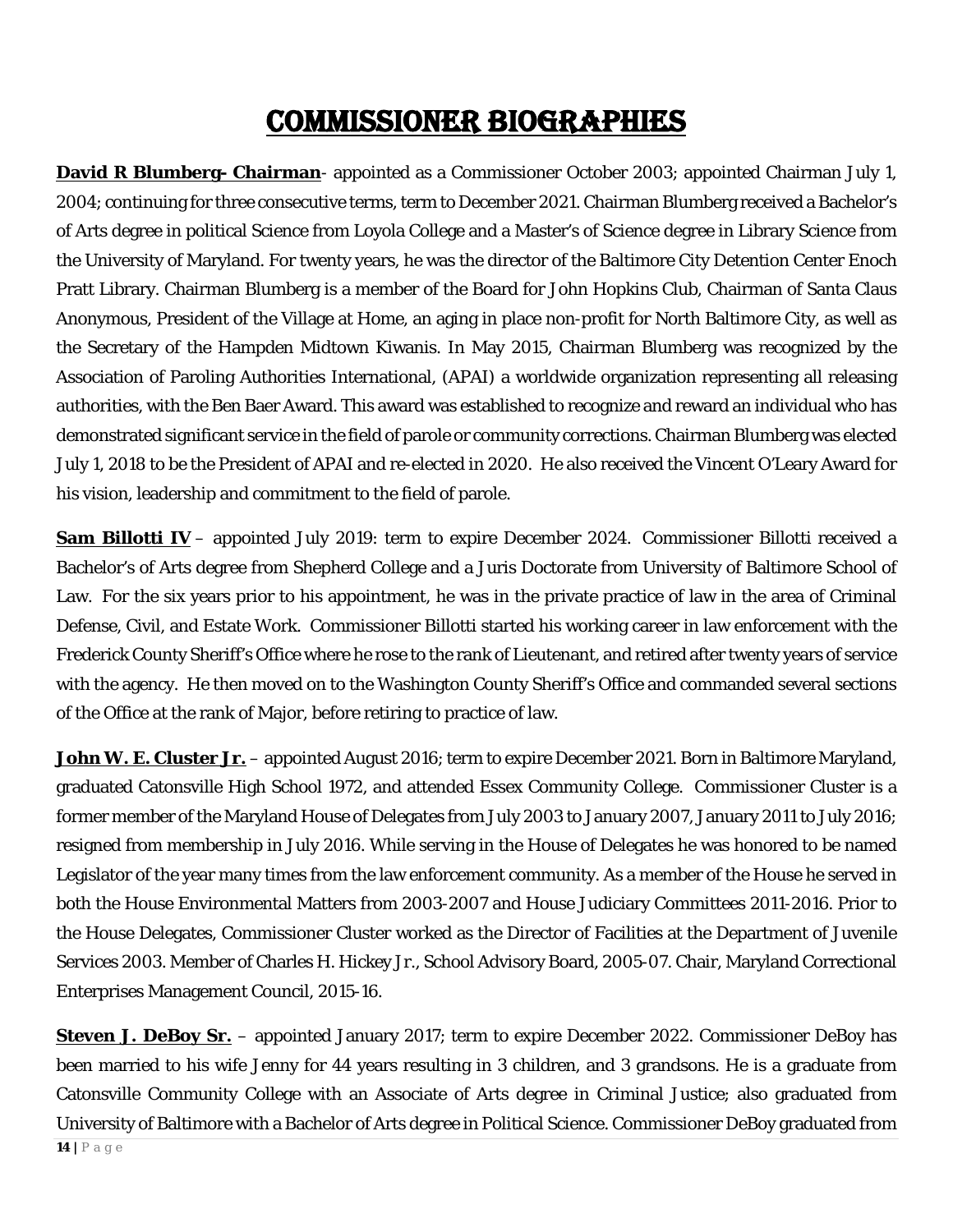the Baltimore County Police Department Academy in 1977 and served as a police officer and detective for over twenty years before retiring in 1995. He served in the Maryland House of Delegates from 2003-2015 as a representative of Baltimore and Howard Counties. During his legislative tenure, he served on the House Appropriations Committee and championed legislation promoting public safety for law enforcement, the fire service, and corrections. Upon his retirement from the legislature, he was asked to serve as Deputy Legislative Officer for Governor Larry Hogan. Stationed in the Governor's legislative office he was responsible for the public safety agenda before the Maryland General assembly.

**Jason Keckler** -appointed in January 2018; term to expire December 2023. Commissioner Keckler retired from the Frederick Police Department as a Lieutenant with 22 years of service. He possesses numerous certifications and was a member of the International Association of Chiefs of Police and International Association of Ethics Trainers. He remains actively involved in the Federal Bureau of Investigation (FBI) National Academy Associates. Commissioner Keckler is a graduate of the 246<sup>th</sup> Session of the FBI National Academy in Quantico, Virginia. In addition to holding college degrees from Frederick Community College and the University of North Carolina at Wilmington, he possesses a Graduate Certificate in Criminal Justice Education from the University of Virginia.

**Robyn Erica Lyles** – appointed January 2020; term to expire December 2025. Commissioner Lyles is a twenty-year criminal justice professional. She received her Bachelor's of Science degree in Criminology and Criminal Justice from the University of Missouri – St. Louis and her Master's of Science degree in the same from the University of Baltimore. Commissioner Lyles has worked for the Department of Public Safety and Correctional Services since August of 2004, first as the Policy Management Unit Director for the Information Technology and Communications Division, and now as a Commissioner. Since August of 2011, she has been an Adjunct Instructor at Stevenson University. Commissioner Lyles is an active member of Alpha Kappa Alpha Sorority, Incorporated, a member of the Ladies of Vision Charities, Incorporated where she serves as the Bylaws Chairman and a member of the Monumental Bar Association, where she is the Secretary.

**Jane Chace Miller**– appointed September 2016; term to expire December 2021. Commissioner Miller is an attorney with a background in criminal law and domestic law. She previously served as an Assistant State's Attorney on Maryland's Eastern Shore and as a Special Prosecutor in several other Maryland counties. Commissioner Miller is a Member of the Maryland State Bar Association and former President of her local Bar Association. Commissioner Miller is the former President of the Chesapeake Women's Network and is currently on the United Way's Board of Directors. She also donates her time to local charities and events in our community.

**Christopher J. Reynolds** – appointed to an interim term in April 2011; re-appointed in January 2012, Commissioner Reynolds was re-appointed January 2019; term to expire December 2023. Commissioner Reynolds has been engaged in the private practice of law for over 45 years in the District of Columbia and Maryland. He has been active in a number of civic and community groups serving in leadership positions and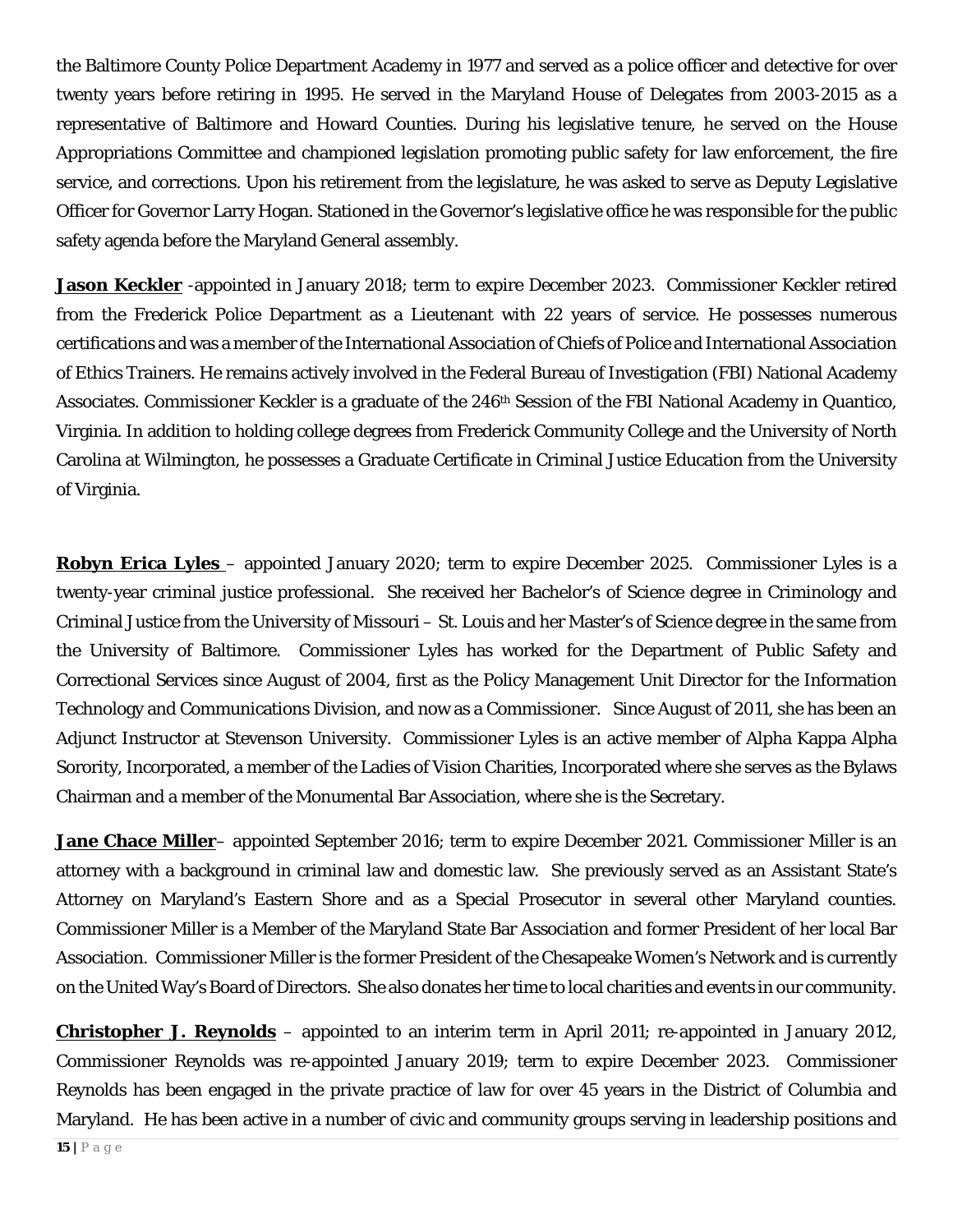giving guidance on governance issues. When he is not working with the Parole Commission, he is a volunteer for the United States Tennis Association (USTA) serving on numerous committees and in several leadership roles.

**John D. Smack**- appointed August 2016: term to expire December 2020. Commissioner Smack retired in July 2016 from the Worcester County Sheriff's Office at the rank of Chief Deputy with 29 years of law enforcement experience. Commissioner Smack served as a commander in Patrol, SWAT and Special Operations. Smack received additional training from the University of Louisville, Southern Police Institute and FBI Law Enforcement Executive Development. Smack was elected as an Orphans' Court Judge for Worcester County in 2006, 2010 and 2014. In 2014, Smack was appointed by Governor Hogan, as the Chief Judge until his current appointment. He has served with several organizations in his community as a member of the Board of Directors and as President.

**Lisa A. Vronch** – appointed December 2019; term to expire December 2024. Commissioner Vronch graduated from the University of Baltimore with a Bachelor of Science degree in Criminal Justice. In 1984, she graduated from the University of Maryland Police Department Training Academy and served on the police department at the University of Maryland Baltimore until 1988, and the Anne Arundel County Police Department until 1999. Since then Commissioner Vronch worked in the science and technology fields at the Department of Justice, the Department of Homeland Security, and the United States Army Research Laboratory, managing various technology portfolios. Most recently, Commissioner Vronch worked in the Information Technology and Communications Division of the Department of Public Safety and Correctional Services managing the criminal history and law enforcement systems. Commissioner Vronch is an active member of the Project Management Institute, the American Society for Testing and Materials (ASTM) International Standards Development E-54 Committee, the National Criminal Justice Association, the American Society for Public Administration, and the American Institute of Conservation.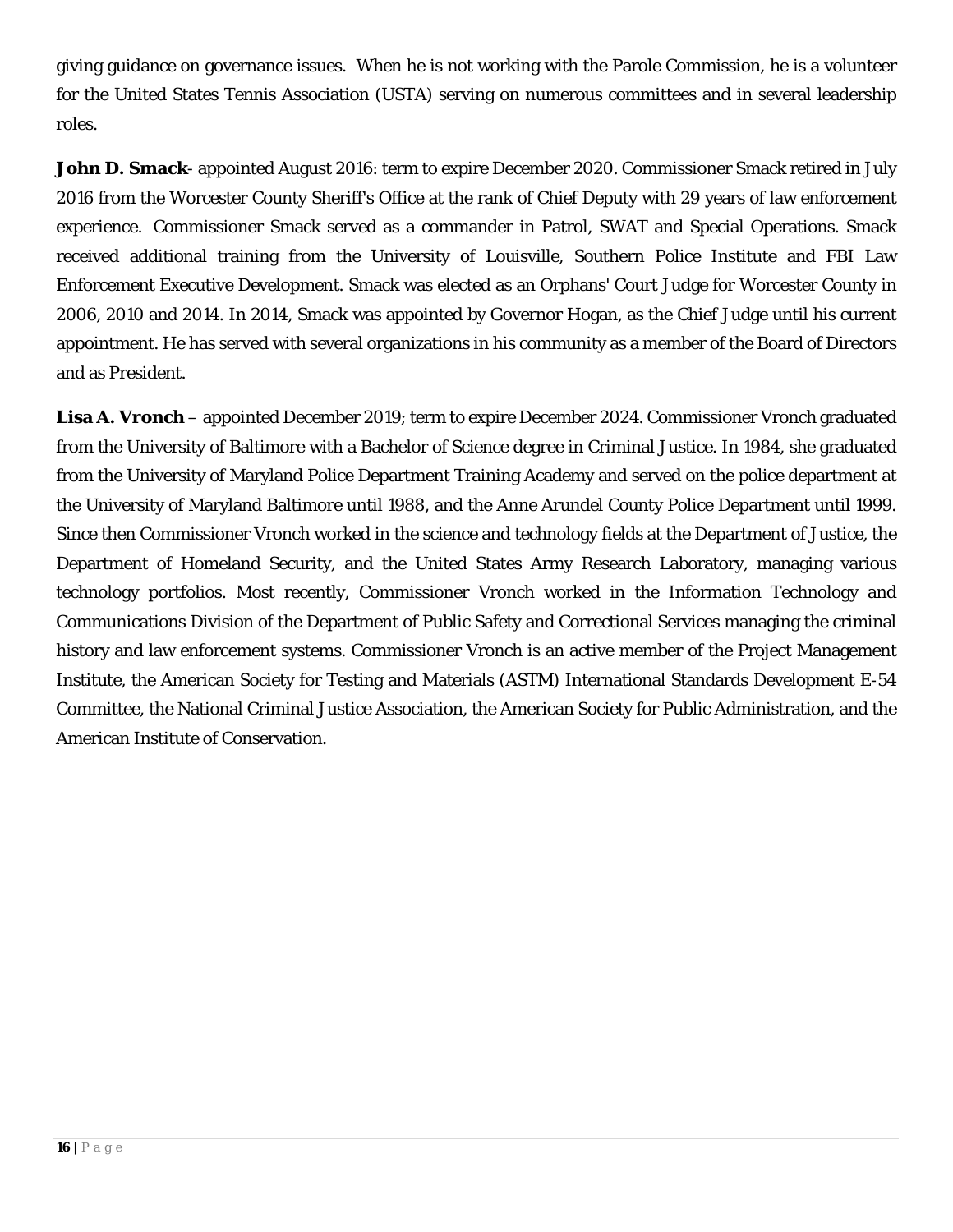## **APPENDIX I: STANDARD CONDITIONS of PAROLE**

| 1.  | Report as directed to and follow your Parole Agent's instructions.                                                                                                         |  |  |
|-----|----------------------------------------------------------------------------------------------------------------------------------------------------------------------------|--|--|
| 2.  | Work regularly.                                                                                                                                                            |  |  |
| 3.  | <b>Get permission before:</b>                                                                                                                                              |  |  |
|     | a. Changing your home;                                                                                                                                                     |  |  |
|     | b. Changing your job; or                                                                                                                                                   |  |  |
|     | c. Leaving the State of Maryland                                                                                                                                           |  |  |
| 4.  | Obey all laws.                                                                                                                                                             |  |  |
| 5.  | Notify your Parole Agent immediately if you are arrested.                                                                                                                  |  |  |
| 6.  | You shall not illegally possess, use, or sell any narcotic drug, "controlled dangerous<br>substance", or related paraphernalia.                                            |  |  |
| 7.  | You shall not own, possess, use, sell, or have under your control any dangerous<br>weapon or firearms of any description without approval of the Parole Commission.        |  |  |
| 8.  | You shall so conduct yourself as not to present a danger to yourself or others.                                                                                            |  |  |
| 9.  | Special conditions: See page 1 of this agreement.                                                                                                                          |  |  |
|     | NOTE: Conditions 10 and 11 apply to parolees whose term of<br>confinement resulted from a crime or crimes committed<br>on or after May 1, 1991.                            |  |  |
| 10. | You must pay a monthly supervision fee as required by law unless the Parole<br>Commission exempts you wholly or partly from payment of the fee.                            |  |  |
| 11. | If ordered by the Parole Commission to undergo drug or alcohol abuse testing, you<br>must pay for the testing if required to do so by the Division of Parole and Probation |  |  |
|     |                                                                                                                                                                            |  |  |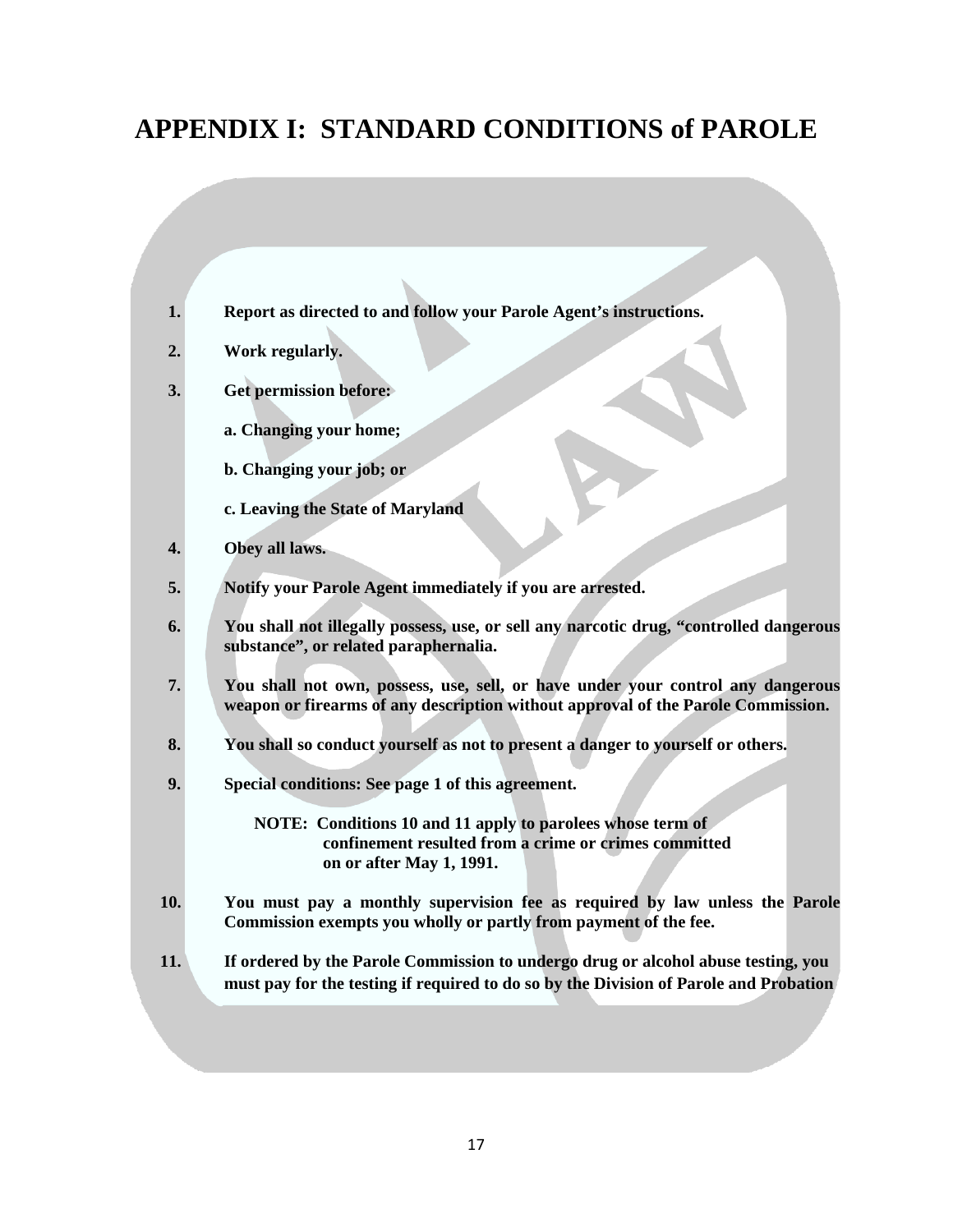## **APPENDIX II: PAROLE HEARING FLOW CHART**

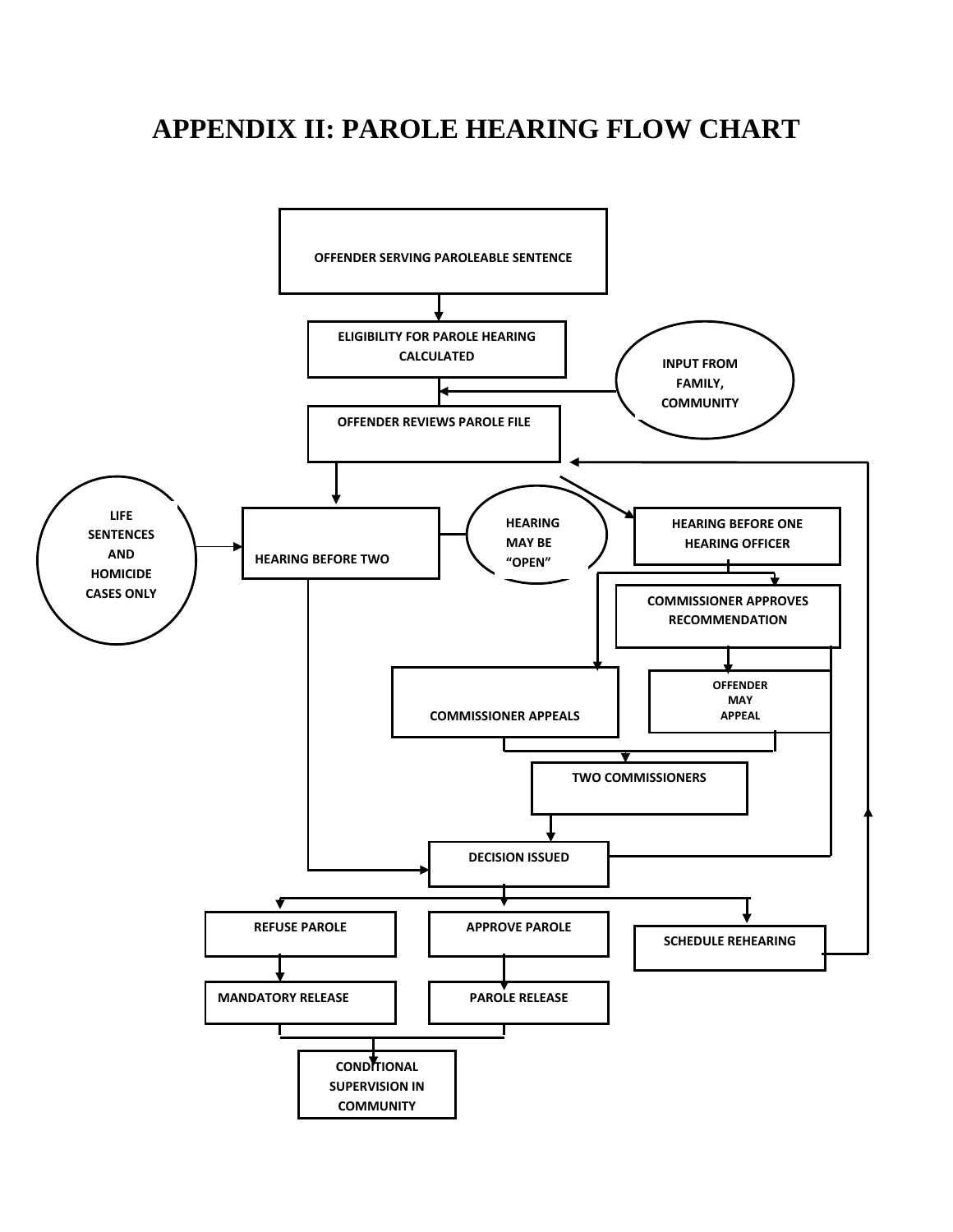## **APPENDIX III: PAROLE AND MANDATORY SUPERVISION PROCESS FLOW CHART**